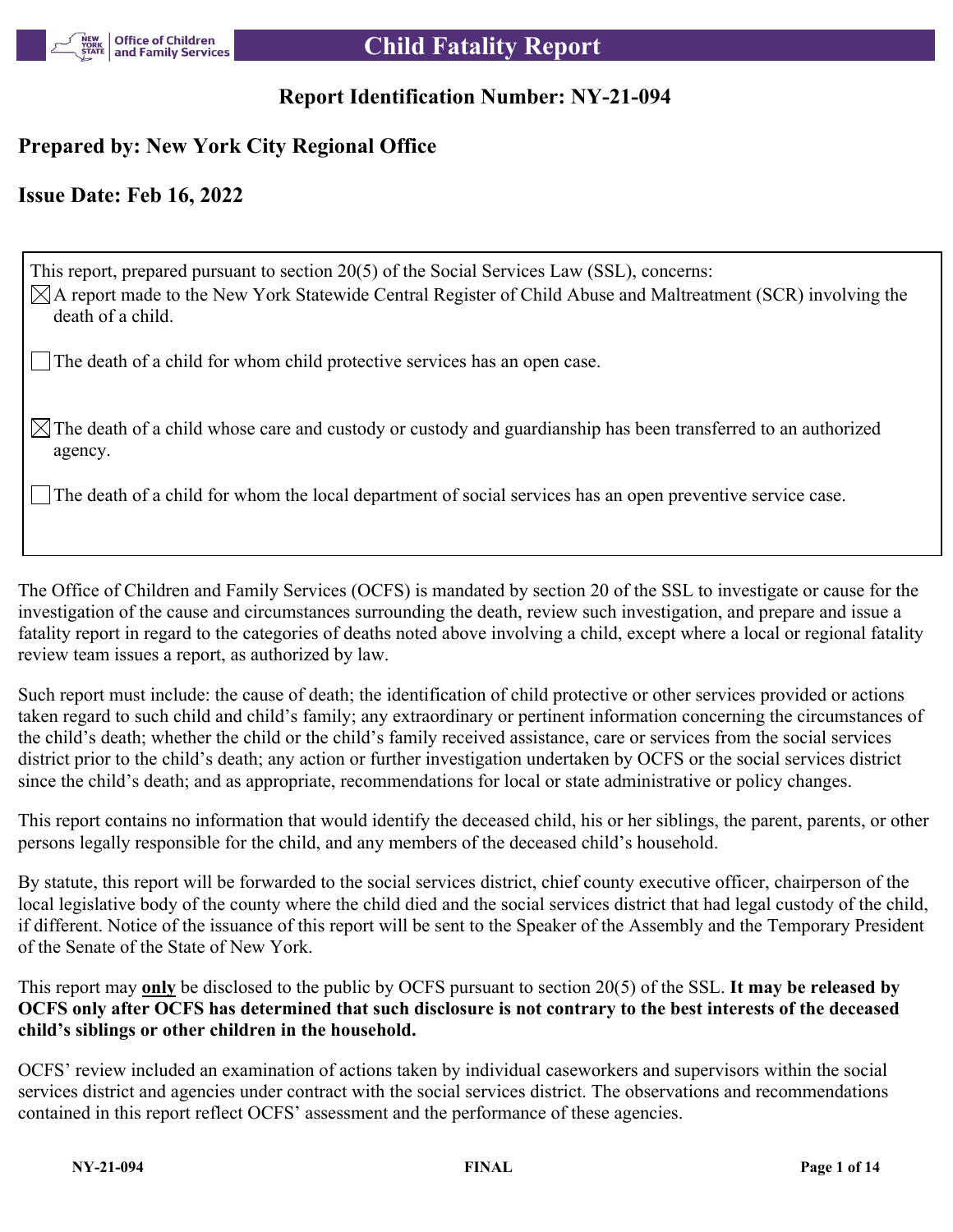

# **Abbreviations**

|                                                      | <b>Relationships</b>                                                  |                                       |
|------------------------------------------------------|-----------------------------------------------------------------------|---------------------------------------|
| <b>BM-Biological Mother</b>                          | SM-Subject Mother                                                     | SC-Subject Child                      |
| <b>BF-Biological Father</b>                          | <b>SF-Subject Father</b>                                              | OC-Other Child                        |
| MGM-Maternal Grand Mother                            | <b>MGF-Maternal Grand Father</b>                                      | FF-Foster Father                      |
| PGM-Paternal Grand Mother                            | PGF-Paternal Grand Father                                             | DCP-Day Care Provider                 |
| MGGM-Maternal Great Grand Mother                     | MGGF-Maternal Great Grand Father                                      | PGGF-Paternal Great Grand Father      |
| PGGM-Paternal Great Grand Mother                     | MA/MU-Maternal Aunt/Maternal Uncle PA/PU-Paternal Aunt/Paternal Uncle |                                       |
| <b>FM-Foster Mother</b>                              | <b>SS-Surviving Sibling</b>                                           | <b>PS-Parent Sub</b>                  |
| CH/CHN-Child/Children                                | <b>OA-Other Adult</b>                                                 |                                       |
|                                                      | Contacts                                                              |                                       |
| <b>LE-Law Enforcement</b>                            | <b>CW-Case Worker</b>                                                 | CP-Case Planner                       |
| Dr.-Doctor                                           | ME-Medical Examiner                                                   | <b>EMS-Emergency Medical Services</b> |
| DC-Day Care                                          | FD-Fire Department                                                    | <b>BM-Biological Mother</b>           |
| <b>CPS-Child Protective Services</b>                 |                                                                       |                                       |
|                                                      | <b>Allegations</b>                                                    |                                       |
| <b>FX-Fractures</b>                                  | <b>II-Internal Injuries</b>                                           | L/B/W-Lacerations/Bruises/Welts       |
| S/D/S-Swelling/Dislocation/Sprains                   | C/T/S-Choking/Twisting/Shaking                                        | B/S-Burns/Scalding                    |
| P/Nx-Poisoning/ Noxious Substance                    | <b>XCP-Excessive Corporal Punishment</b>                              | PD/AM-Parent's Drug Alcohol Misuse    |
| CD/A-Child's Drug/Alcohol Use                        | <b>LMC-Lack of Medical Care</b>                                       | <b>EdN-Educational Neglect</b>        |
| <b>EN-Emotional Neglect</b>                          | <b>SA-Sexual Abuse</b>                                                | M/FTTH-Malnutrition/Failure-to-thrive |
| IF/C/S-Inadequate Food/ Clothing/<br>Shelter         | <b>IG-Inadequate Guardianship</b>                                     | LS-Lack of Supervision                |
| Ab-Abandonment                                       | OTH/COI-Other                                                         |                                       |
|                                                      | <b>Miscellaneous</b>                                                  |                                       |
| <b>IND-Indicated</b>                                 | UNF-Unfounded                                                         | SO-Sexual Offender                    |
| Sub-Substantiated                                    | Unsub-Unsubstantiated                                                 | <b>DV-Domestic Violence</b>           |
| LDSS-Local Department of Social                      | <b>ACS-Administration for Children's</b>                              | NYPD-New York City Police             |
| Service                                              | Services                                                              | Department                            |
| PPRS-Purchased Preventive<br>Rehabilitative Services | TANF-Temporary Assistance to Needy<br>Families                        | FC-Foster Care                        |
| MH-Mental Health                                     | <b>ER-Emergency Room</b>                                              | <b>COS-Court Ordered Services</b>     |
| <b>OP-Order of Protection</b>                        | <b>RAP-Risk Assessment Profile</b>                                    | FASP-Family Assessment Plan           |
| <b>FAR-Family Assessment Response</b>                | Hx-History                                                            | Tx-Treatment                          |
| <b>CAC-Child Advocacy Center</b>                     | PIP-Program Improvement Plan                                          | yo-year(s) old                        |
| <b>CPR-Cardiopulmonary Resuscitation</b>             | ASTO-Allowing Sex Abuse to Occur                                      |                                       |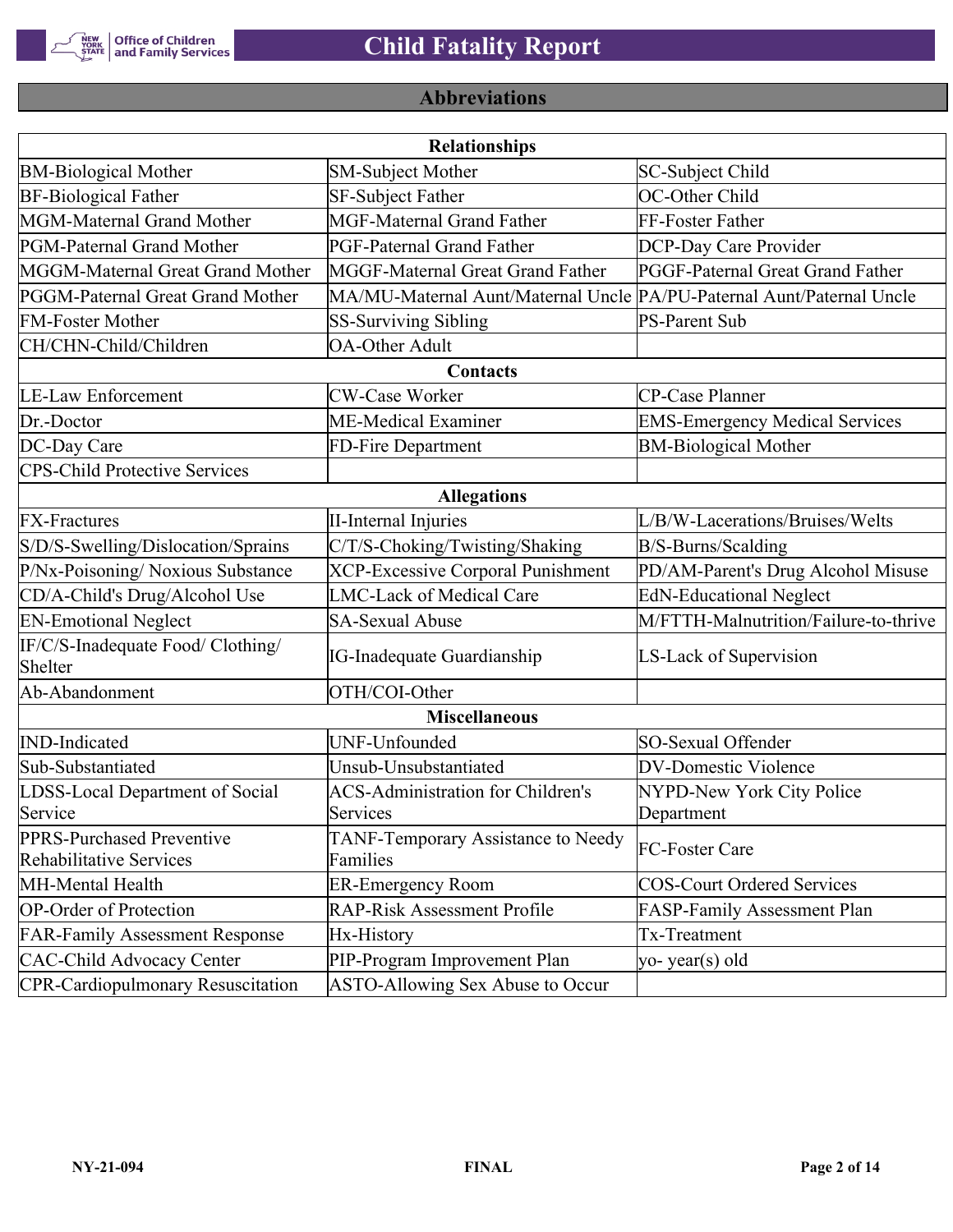

#### **Case Information**

**Report Type:** Child Deceased **Jurisdiction:** Office Of

Special Investigations

**Date of Death:** 08/23/2021

**Age:** 1 month(s) **Gender:** Male **Initial Date OCFS Notified:** 08/23/2021

#### **Presenting Information**

The SCR report alleged on 8/23/21, at about 6:58 PM, the subject child went into cardiac arrest while in the care of the FM, and two adult unrelated household members. The adults attempted CPR on the subject child. At 7:02 PM, paramedics attempted CPR on the subject child and at 7:05 PM, another paramedic crew took over CPR and transported the SC to the hospital. The soft spot on the subject child's head was sunken in and blood was coming out of his mouth and nose. No explanation for the injuries was provided. The subject child was declared deceased at 7:48 PM. The 2-yo had an unknown role.

#### **Executive Summary**

The one-month-old male subject child died on 8/23/21. As of 2/16/22, NYCRO had not received a copy of the ME's report.

ACS' documentation reflected the subject child was born with a positive toxicology for heroin and cocaine. ACS filed an Article Ten Petition of Neglect in family court naming the biological mother as the respondent. The subject was remanded to the Commissioner of ACS.

The SC had three older siblings who resided out of state. The siblings never had contact with the SC. At the time of the incident, the subject child was at home with two adults and an unrelated 2-year-old foster child. The foster mother and her biological child were visiting a friend. The two adults resided in the home and were approved to provide supportive care for the foster children.

ACS' investigation revealed on 8/23/21 at about 5:30 PM, the subject child was placed face down for a nap after he was bathed, fed, and burped. The adults who were home with the subject child and the two-year-old foster child periodically checked the subject child. Sometime before 7:00PM the adults checked the child and found him lying face down in the corner of the Pack n' Play. The child's face was wedged between the mattress and the wall of the Pack n' Play, and he was not breathing. The adults began CPR and called 911 for emergency medical assistance. EMS and law enforcement responded to the home, continued CPR, and transported the child to the hospital. The medical staff at the hospital continued resuscitative efforts; however, none of the efforts were successful. The child was pronounced dead at 7:48PM on 8/23/21.

ACS contacted medical personnel at the hospital and learned of the child's medical history. Medical personnel noted there were no physical signs of abuse on the child's body. ACS also contacted the ME and confirmed there was no physical trauma to the child. The ME indicated the results of other tests were pending.

ACS contacted law enforcement and learned no arrests would be made pending the results of the autopsy report. Law enforcement did not suspect any criminality surrounding the death of the child and opined the child's death may have been due to the exposure to drugs at birth.

On 10/14/21, ACS substantiated the allegation of Inadequate Guardianship of the subject child by the foster mother. ACS documented during the month the subject child was in the foster mother's care, the FM failed to keep the child's medical appointment and to seek medical attention as she was aware that he was experiencing withdrawal symptoms. Additionally,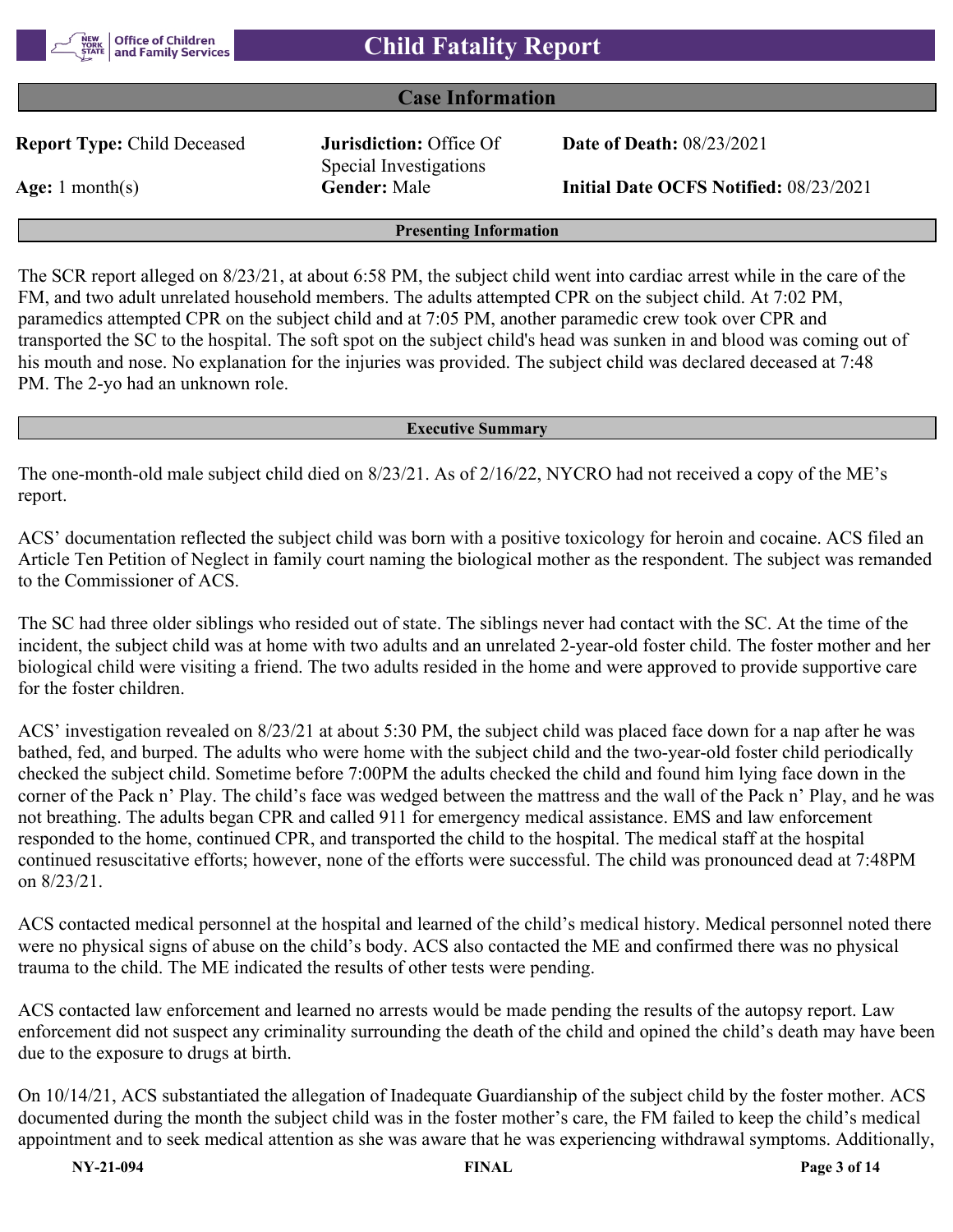

the foster mother did not follow safe sleep practices. ACS unsubstantiated the allegation of DOA/Fatality of the subject child by the adults, and unsubstantiated the allegation of IG by the two adults who were at home with the subject child at the time of the incident.

The two-year-old foster child was placed in a new foster home.

# **Findings Related to the CPS Investigation of the Fatality**

**Safety Assessment:**

 **Was sufficient information gathered to make the decision recorded on the:**

| <b>Approved Initial Safety Assessment?</b><br>$\circ$                                                                                                                    | Yes                                                                          |
|--------------------------------------------------------------------------------------------------------------------------------------------------------------------------|------------------------------------------------------------------------------|
| Safety assessment due at the time of determination?<br>$\circ$                                                                                                           | Yes                                                                          |
| Was the safety decision on the approved Initial Safety Assessment<br>$\bullet$<br>appropriate?                                                                           | Yes                                                                          |
| Determination:                                                                                                                                                           |                                                                              |
| Was sufficient information gathered to make determination(s) for all<br>$\bullet$<br>allegations as well as any others identified in the course of the<br>investigation? | Yes, sufficient information was<br>gathered to determine all<br>allegations. |
| Was the determination made by the district to unfound or indicate<br>$\bullet$<br>appropriate?                                                                           | Yes                                                                          |
| Explain:                                                                                                                                                                 |                                                                              |
| Sufficient information was gathered to make the determination for all allegations.                                                                                       |                                                                              |
| Was the decision to close the case appropriate?                                                                                                                          | Yes                                                                          |
| Was casework activity commensurate with appropriate and relevant statutory Yes<br>or regulatory requirements?                                                            |                                                                              |
| Was there sufficient documentation of supervisory consultation?                                                                                                          | Yes, the case record has detail of the<br>consultation.                      |

## **Explain:**

The level of casework activity, was commensurate with the case circumstances and there was documentation of supervisory consultation during the investigation.

| <b>Required Actions Related to the Fatality</b>                                   |                                                                                                              |  |  |  |  |
|-----------------------------------------------------------------------------------|--------------------------------------------------------------------------------------------------------------|--|--|--|--|
| Are there Required Actions related to the compliance issue(s)? $\forall$ Yes   No |                                                                                                              |  |  |  |  |
| Issue:                                                                            | Failure to Offer Appropriate Services                                                                        |  |  |  |  |
| Summary:                                                                          | The documentation did not reflect that ACS offered the FM, her family, and the BM bereavement<br>counseling. |  |  |  |  |
| <b>Legal Reference:</b>                                                           | $ SSL \S 424(10); 18 NYCRR 432.3(p) $                                                                        |  |  |  |  |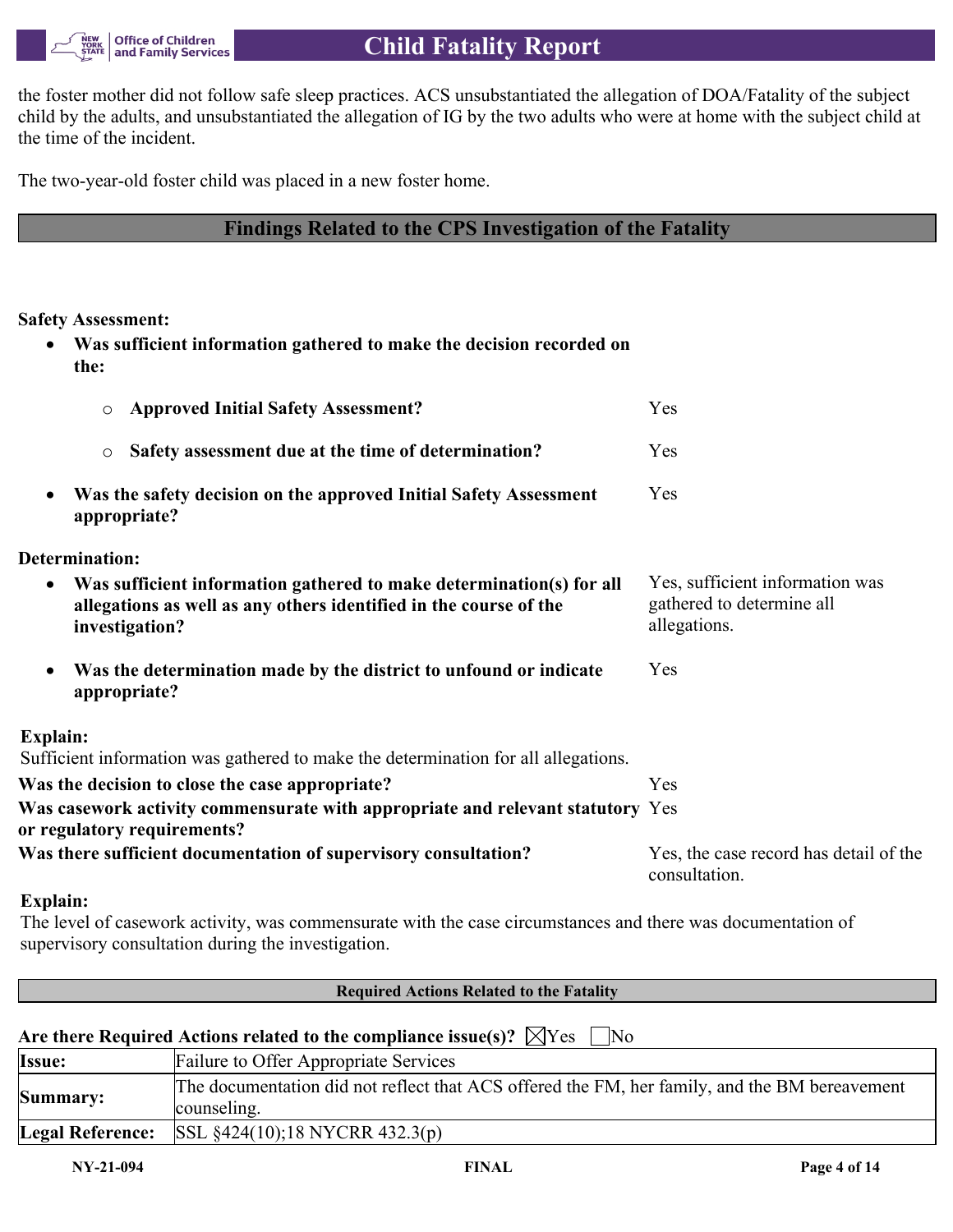

| Action:                          | ACS must submit a PIP within 45 days that identifies the action the agency has taken or will take to<br>address the citations identified in the fatality report. ACS must meet with the staff involved with this<br>fatality investigation and inform NYCRO of the date of the meeting, who attended and what was<br>discussed. |                            |
|----------------------------------|---------------------------------------------------------------------------------------------------------------------------------------------------------------------------------------------------------------------------------------------------------------------------------------------------------------------------------|----------------------------|
|                                  |                                                                                                                                                                                                                                                                                                                                 |                            |
|                                  | <b>Fatality-Related Information and Investigative Activities</b>                                                                                                                                                                                                                                                                |                            |
|                                  | <b>Incident Information</b>                                                                                                                                                                                                                                                                                                     |                            |
| <b>Date of Death: 08/23/2021</b> | Time of Death: 07:48 PM                                                                                                                                                                                                                                                                                                         |                            |
|                                  | Time of fatal incident, if different than time of death:                                                                                                                                                                                                                                                                        | 06:58 PM                   |
|                                  | County where fatality incident occurred:                                                                                                                                                                                                                                                                                        | <b>Bronx</b>               |
|                                  | Was 911 or local emergency number called?                                                                                                                                                                                                                                                                                       | Yes                        |
| <b>Time of Call:</b>             |                                                                                                                                                                                                                                                                                                                                 | 06:59 PM                   |
|                                  | Did EMS respond to the scene?                                                                                                                                                                                                                                                                                                   | Yes                        |
|                                  | At time of incident leading to death, had child used alcohol or drugs?                                                                                                                                                                                                                                                          | N/A                        |
|                                  | Child's activity at time of incident:                                                                                                                                                                                                                                                                                           |                            |
| $\boxtimes$ Sleeping             | Working                                                                                                                                                                                                                                                                                                                         | Driving / Vehicle occupant |
| Playing                          | Eating                                                                                                                                                                                                                                                                                                                          | Unknown                    |
| Other                            |                                                                                                                                                                                                                                                                                                                                 |                            |
|                                  | Did child have supervision at time of incident leading to death? Yes                                                                                                                                                                                                                                                            |                            |
|                                  | At time of incident was supervisor impaired? Not impaired.                                                                                                                                                                                                                                                                      |                            |
|                                  | At time of incident supervisor was:                                                                                                                                                                                                                                                                                             |                            |
| Distracted                       | Absent                                                                                                                                                                                                                                                                                                                          |                            |
| Asleep                           | Other: caring for the 2-yo CH                                                                                                                                                                                                                                                                                                   |                            |

# **Total number of deaths at incident event:**

**Children ages 0-18:** 1

**Adults:** 0

#### **Household Composition at time of Fatality**

| <b>Household</b>           | Relationship                 | Role                | Gender | Age                    |
|----------------------------|------------------------------|---------------------|--------|------------------------|
| Deceased Child's Household | Deceased Child               | Alleged Victim      | Male   | $\ln \text{Month(s)}$  |
| Deceased Child's Household | <b>Foster Parent</b>         | Alleged Perpetrator | Female | $ 28 \text{ Year}(s) $ |
| Deceased Child's Household | Other Child - FM's child     | No Role             | Male   | $ 4 \text{ Year}(s) $  |
| Deceased Child's Household | Other Child - foster child   | No Role             | Male   | $2$ Year(s)            |
| Deceased Child's Household | <b>Unrelated Home Member</b> | Alleged Perpetrator | Male   | $30$ Year(s)           |
| Deceased Child's Household | Unrelated Home Member        | Alleged Perpetrator | Female | $58$ Year(s)           |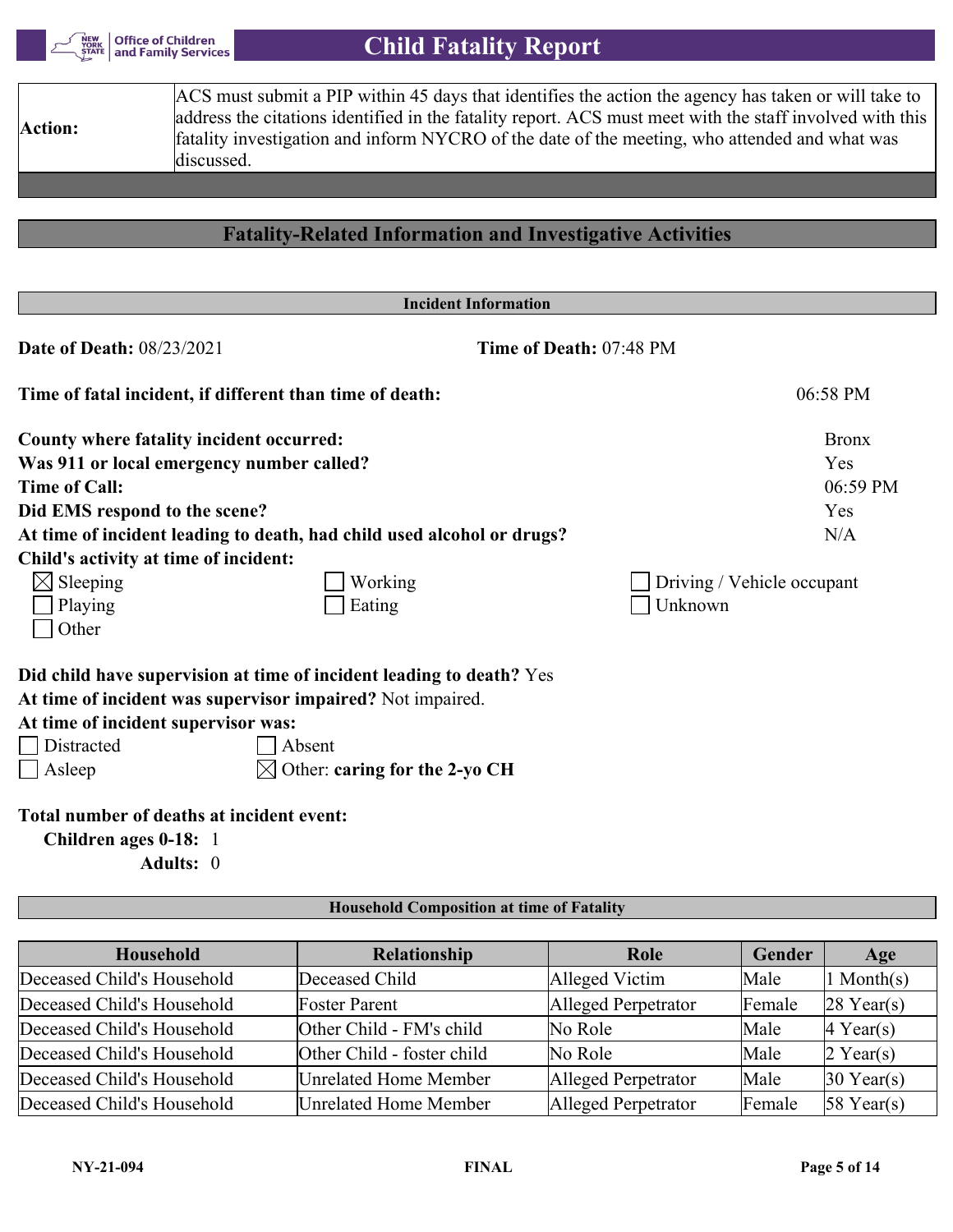

#### **LDSS Response**

Upon receipt of the report, ACS conducted a joint interview with LE. The adults explained the foster mother was not in the home at the time of the incident, as she had taken her child to visit a friend's home. The two adults who had been caring for the child said the child was well up to the point when he was found unresponsive. The adults said the child went to sleep at about 5:30 PM and he was checked periodically. At about 6:55PM when another check was being performed, the child was found face down and unresponsive. The SC was lying in the corner of the Pack n' Play and his face was wedged between the mattress and the wall of the Pack n' Play. The adults said they called 911 for assistance and called the foster mother to alert her to the emerging situation. The adults reported the child was often gassy, cried uncontrollably, and had "digestive issues".

On 8/23/21, the FM reported she went home after she received the call about the SC not being responsive and not breathing. The FM said by the time she arrived home the adults had already begun CPR and had called 911. Their efforts to revive the child were unsuccessful. The FM said the subject child did not have a fever, but his skin felt warm. The FM confirmed they received safe sleep education but explained the subject child would "get fussy" when placed on his back to sleep. The FM said the subject child experienced withdrawal symptoms such as constantly crying, sweating, eating, and a lot of phlegm. The FM said on the morning of 8/23/21, at about 5:45 PM she left with her child to a friend's home. The SC was sleeping when she left. The FM said that at times the SC would sleep on his stomach, but he would mostly lay on his back. ACS assessed the FM's child and noted there were no safety concerns. The child was enrolled in services.

On 8/23/21, while ACS and LE were at the foster home, the ME came to the home. The ME asked the adults to re-enact how the SC was found. Case documentation reflected the ME deemed the Pack n' Play unsuitable for the SC to be sleeping and found the temperature of the home to be very warm at 83 degrees Fahrenheit.

On 8/24/21, LE said the call for EMS was received at 6:59 PM. LE responded to the case address and the SC was transported to the hospital. LE indicated they had contacted the ME and determined there was no criminality associated with the child's death. LE did not have any concerns regarding the 2-yo foster CH who resided at the case address.

On 8/24/21, a medical center staff member said the SC was brought in by LE and EMS. The initial diagnosis was cardiac arrest and staff performed continuous CPR but were not able to obtain a pulse.

On 8/24/21, ACS contacted the foster care agency and was informed the whereabouts of the biological mother were unknown. The agency also reported they would assist the family with funeral arrangements for the child. ACS spoke with the case planner who reported the last home visit to the foster home was on 8/3/21. There were no concerns, and the SC was observed to be well. The SC was observed in the crib and was very active.

Case documentation reflected on 8/25/21, ACS informed the biological mother the SC passed away on 8/23/21. The documentation did not reflect the mother was offered grief or bereavement counseling.

On 8/25/21, the two-year-old foster child was deemed well after a medical assessment was completed. The child was placed to a new foster home.

On 8/26/21, the FM's attorney informed ACS he had advised the FM to no longer speak with ACS.

On 9/7/21, ACS obtained the training the household members completed.

On 10/4/21, ACS indicated the report.

#### **Official Manner and Cause of Death**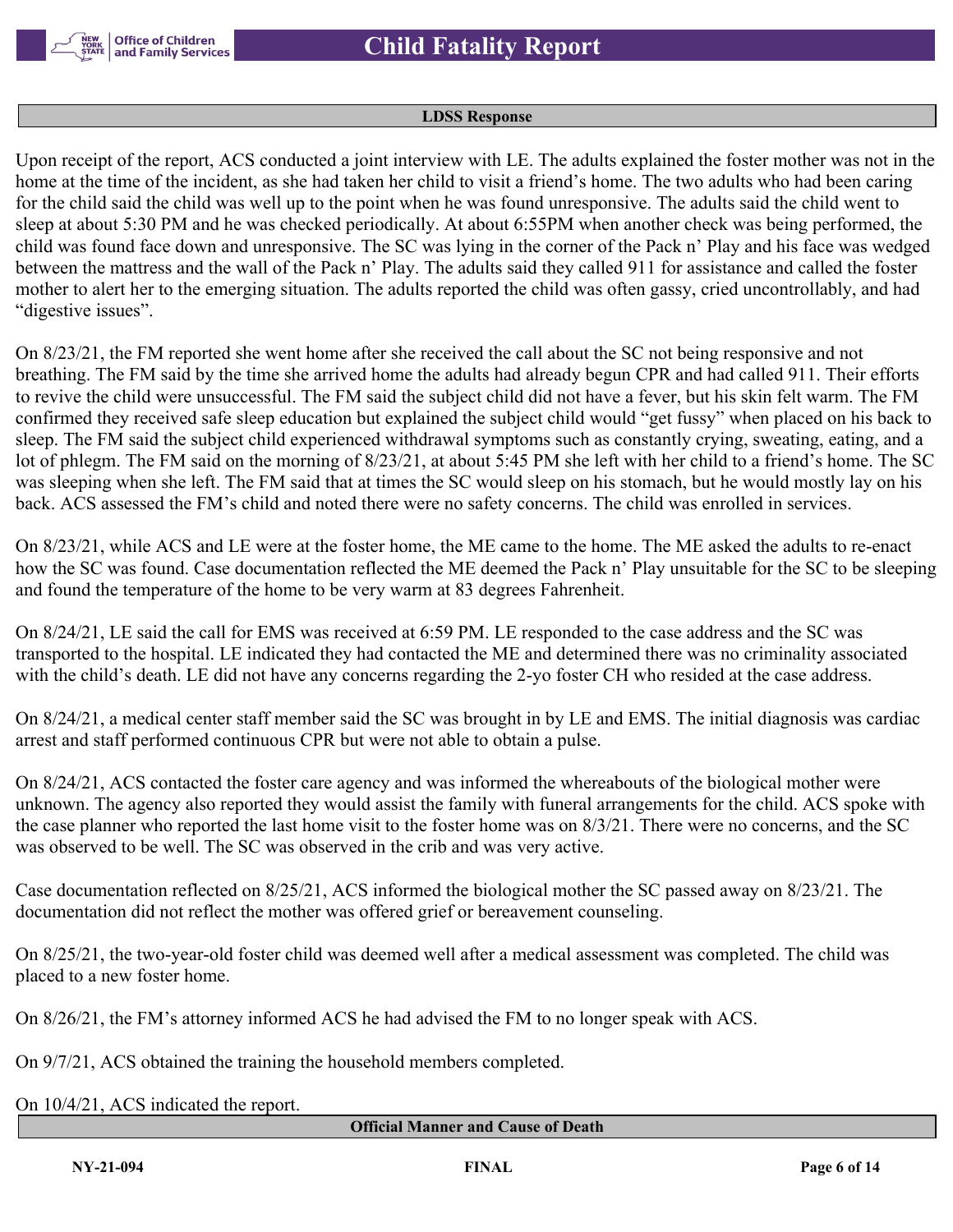

# **Official Manner:** Pending **Primary Cause of Death:** Pending **Person Declaring Official Manner and Cause of Death:** Medical Examiner

#### **Multidisciplinary Investigation/Review**

### **Was the fatality investigation conducted by a Multidisciplinary Team (MDT)?**Yes

# **Was the fatality referred to an OCFS approved Child Fatality Review Team?**No

**Comments:** There is no OCFS approved Child Fatality Review Team in NYC.

#### **SCR Fatality Report Summary**

| <b>Alleged Victim(s)</b> | <b>Alleged Perpetrator(s)</b>                                                                     | Allegation(s)              | <b>Allegation</b><br><b>Outcome</b> |  |
|--------------------------|---------------------------------------------------------------------------------------------------|----------------------------|-------------------------------------|--|
| Mons                     | 059405 - Deceased Child, Male, 1 059407 - Unrelated Home Member, Male, 30<br>Year(s)              | DOA / Fatality             | Unsubstantiated                     |  |
| Mons                     | $ 059405$ - Deceased Child, Male, 1 $ 059406$ - Foster Parent, Female, 28 Year(s)                 | DOA / Fatality             | Unsubstantiated                     |  |
| Mons                     | 059405 - Deceased Child, Male, 1059408 - Unrelated Home Member, Female,<br>$ 58 \text{ Year}(s) $ | DOA / Fatality             | Unsubstantiated                     |  |
| Mons                     | 059405 - Deceased Child, Male, 1 059407 - Unrelated Home Member, Male, 30<br>$\text{Year}(s)$     | Inadequate<br>Guardianship | Unsubstantiated                     |  |
| Mons                     | 059405 - Deceased Child, Male, 1059408 - Unrelated Home Member, Female,<br>$58$ Year(s)           | Inadequate<br>Guardianship | Unsubstantiated                     |  |
| Mons                     | $ 059405$ - Deceased Child, Male, 1 $ 059406$ - Foster Parent, Female, 28 Year(s)                 | Inadequate<br>Guardianship | Substantiated                       |  |

#### **CPS Fatality Casework/Investigative Activities**

|                                                                                                                                                                           | <b>Yes</b>  | N <sub>0</sub> | N/A      | <b>Unable to</b><br><b>Determine</b> |
|---------------------------------------------------------------------------------------------------------------------------------------------------------------------------|-------------|----------------|----------|--------------------------------------|
| All children observed?                                                                                                                                                    | $\boxtimes$ |                |          |                                      |
| When appropriate, children were interviewed?                                                                                                                              | $\boxtimes$ |                |          |                                      |
| Alleged subject(s) interviewed face-to-face?                                                                                                                              | $\boxtimes$ |                |          |                                      |
| All 'other persons named' interviewed face-to-face?                                                                                                                       |             |                | $\times$ |                                      |
| Contact with source?                                                                                                                                                      | $\times$    |                |          |                                      |
| All appropriate Collaterals contacted?                                                                                                                                    | $\boxtimes$ |                |          |                                      |
| Was a death-scene investigation performed?                                                                                                                                | $\boxtimes$ |                |          |                                      |
| Was there discussion with all parties (youth, other household members,<br>and staff) who were present that day (if nonverbal, observation and<br>comments in case notes)? | $\boxtimes$ |                |          |                                      |
| Coordination of investigation with law enforcement?                                                                                                                       | $\times$    |                |          |                                      |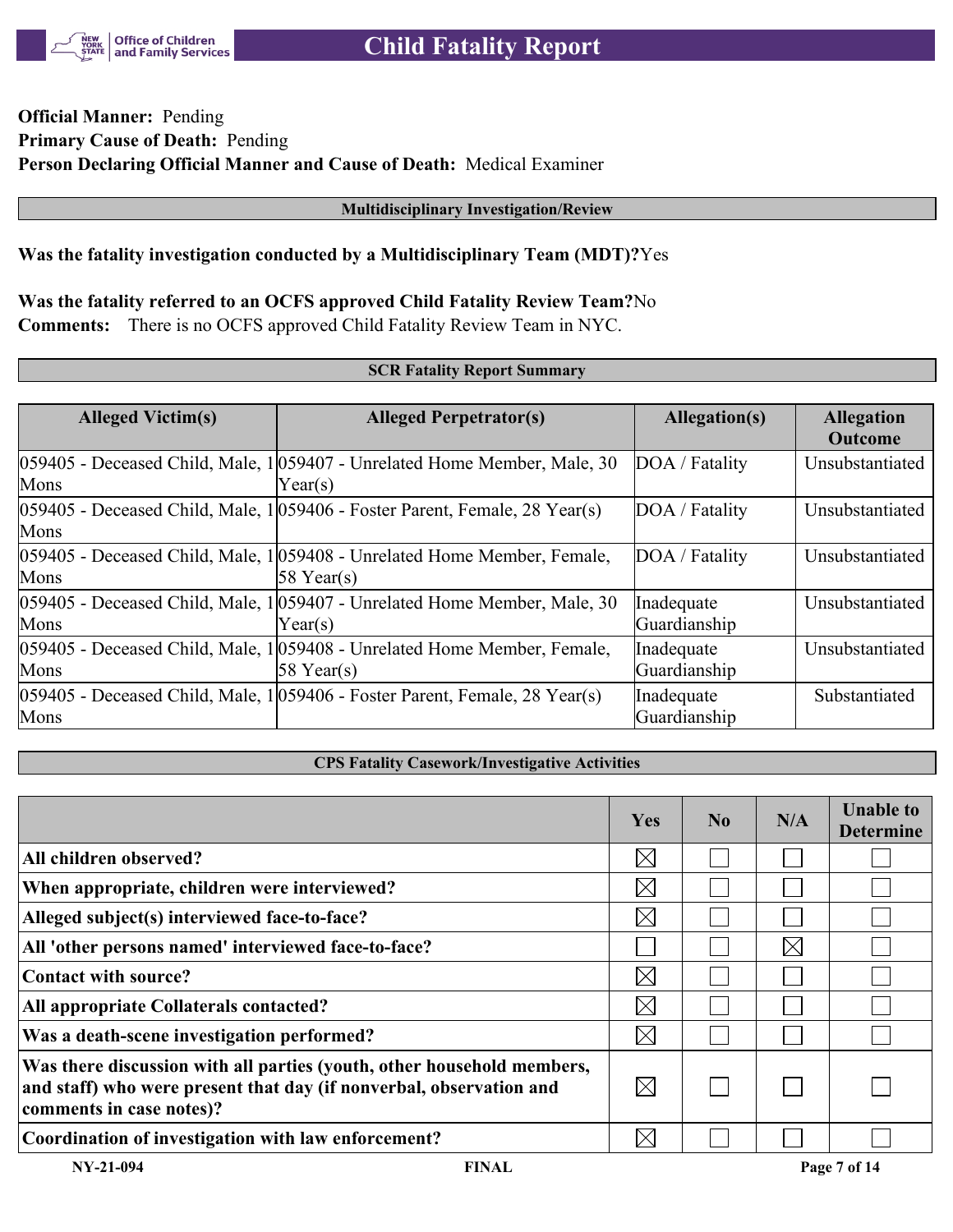

| Was there timely entry of progress notes and other required |  |  |
|-------------------------------------------------------------|--|--|
| documentation?                                              |  |  |

# **Fatality Safety Assessment Activities**

|                                                                                                                                                                                                                                            | Yes         | No             | N/A | <b>Unable to</b><br><b>Determine</b> |
|--------------------------------------------------------------------------------------------------------------------------------------------------------------------------------------------------------------------------------------------|-------------|----------------|-----|--------------------------------------|
| Were there any surviving siblings or other children in the household?                                                                                                                                                                      | $\boxtimes$ |                |     |                                      |
| Was there an adequate assessment of impending or immediate danger to surviving siblings/other children in the<br>household named in the report:                                                                                            |             |                |     |                                      |
| Within 24 hours?                                                                                                                                                                                                                           | $\boxtimes$ |                |     |                                      |
| At 7 days?                                                                                                                                                                                                                                 | $\boxtimes$ |                |     |                                      |
| At 30 days?                                                                                                                                                                                                                                | $\boxtimes$ |                |     |                                      |
| Was there an approved Initial Safety Assessment for all surviving<br>siblings/ other children in the household within 24 hours?                                                                                                            | $\boxtimes$ |                |     |                                      |
| Are there any safety issues that need to be referred back to the local<br>district?                                                                                                                                                        |             | $\boxtimes$    |     |                                      |
| When safety factors were present that placed the surviving siblings/other<br>children in the household in impending or immediate danger of serious<br>harm, were the safety interventions, including parent/caretaker actions<br>adequate? | $\boxtimes$ |                |     |                                      |
| <b>Fatality Risk Assessment / Risk Assessment Profile</b>                                                                                                                                                                                  |             |                |     |                                      |
|                                                                                                                                                                                                                                            |             |                |     |                                      |
|                                                                                                                                                                                                                                            | Yes         | N <sub>0</sub> | N/A | <b>Unable to</b><br><b>Determine</b> |
| Was the risk assessment/RAP adequate in this case?                                                                                                                                                                                         | $\boxtimes$ |                |     |                                      |
| During the course of the investigation, was sufficient information<br>gathered to assess risk to all surviving siblings/other children in the<br>household?                                                                                | $\boxtimes$ |                |     |                                      |
| Was there an adequate assessment of the family's need for services?                                                                                                                                                                        | $\boxtimes$ |                |     |                                      |
| Did the protective factors in this case require the LDSS to file a petition<br>in Family Court at any time during or after the investigation?                                                                                              |             | $\boxtimes$    |     |                                      |
| Were appropriate/needed services offered in this case                                                                                                                                                                                      | $\boxtimes$ |                |     |                                      |
| Explain:                                                                                                                                                                                                                                   |             |                |     |                                      |

The FCA provided burial assistance to the BM for the SC.

### **Placement Activities in Response to the Fatality Investigation**

| $\mathbf{X}$<br>⁄ ∩מ<br>1 C <sub>2</sub> | N<br>140 | <b>BIA</b><br>N/A | <b>TT</b><br><b>Jnable to</b><br>$\mathbf{L}$<br>Determine |
|------------------------------------------|----------|-------------------|------------------------------------------------------------|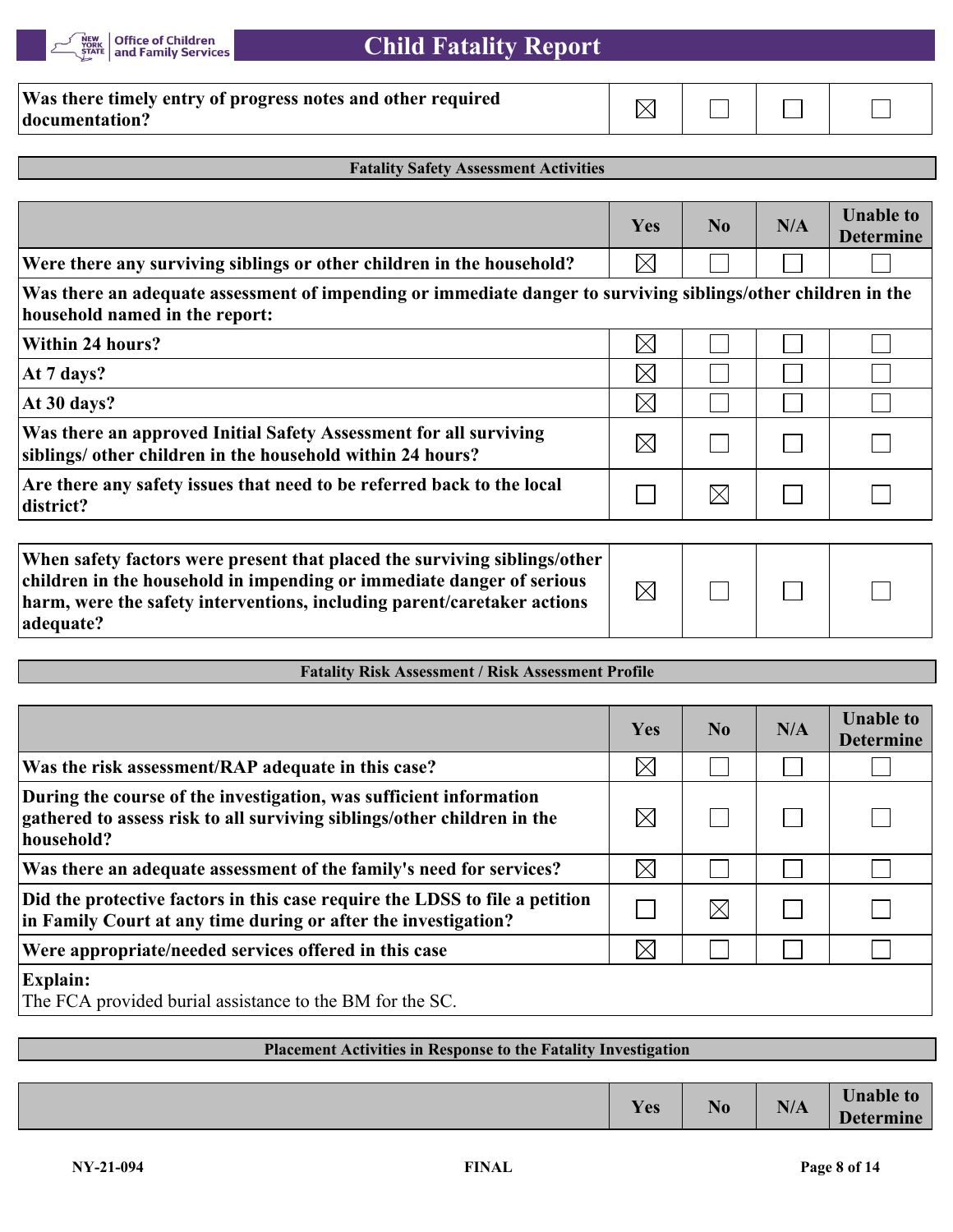

| Did the safety factors in the case show the need for the surviving<br>siblings/other children in the household be removed or placed in foster<br>care at any time during this fatality investigation? | $\boxtimes$ |  |  |
|-------------------------------------------------------------------------------------------------------------------------------------------------------------------------------------------------------|-------------|--|--|
| Were there surviving children in the household that were removed either<br>as a result of this fatality report / investigation or for reasons unrelated<br>to this fatality?                          | $\boxtimes$ |  |  |
| If Yes, court ordered?                                                                                                                                                                                |             |  |  |
| <b>Explain as necessary:</b>                                                                                                                                                                          |             |  |  |

The 2-yo foster child was placed in another foster home. The FM's child was not removed from the home and the child remained in the FM's care.

**Legal Activity Related to the Fatality**

**Was there legal activity as a result of the fatality investigation?** There was no legal activity.

#### **Services Provided to the Family in Response to the Fatality**

| <b>Services</b>                      | <b>Provided</b><br><b>After</b><br><b>Death</b> | Offered,<br>but<br><b>Refused</b> | Offered,<br><b>Unknown</b><br>if Used | <b>Not</b><br><b>Offered</b> | <b>Needed</b><br>but<br>Unavailable | N/A         | <b>CDR</b><br><b>Lead</b> to<br>Referral |
|--------------------------------------|-------------------------------------------------|-----------------------------------|---------------------------------------|------------------------------|-------------------------------------|-------------|------------------------------------------|
| <b>Bereavement counseling</b>        |                                                 |                                   |                                       | $\boxtimes$                  |                                     |             |                                          |
| <b>Economic support</b>              |                                                 |                                   |                                       |                              |                                     | $\boxtimes$ |                                          |
| <b>Funeral arrangements</b>          | $\boxtimes$                                     |                                   |                                       |                              |                                     |             |                                          |
| <b>Housing assistance</b>            |                                                 |                                   |                                       |                              |                                     | $\boxtimes$ |                                          |
| <b>Mental health services</b>        |                                                 |                                   |                                       |                              |                                     | $\boxtimes$ |                                          |
| <b>Foster care</b>                   |                                                 |                                   |                                       |                              |                                     | $\boxtimes$ |                                          |
| <b>Health care</b>                   |                                                 |                                   |                                       |                              |                                     | $\boxtimes$ |                                          |
| <b>Legal services</b>                |                                                 |                                   |                                       |                              |                                     | $\boxtimes$ |                                          |
| <b>Family planning</b>               |                                                 |                                   |                                       |                              |                                     | $\boxtimes$ |                                          |
| <b>Homemaking Services</b>           |                                                 |                                   |                                       |                              |                                     | $\boxtimes$ |                                          |
| <b>Parenting Skills</b>              |                                                 |                                   |                                       |                              |                                     | $\boxtimes$ |                                          |
| <b>Domestic Violence Services</b>    |                                                 |                                   |                                       |                              |                                     | $\boxtimes$ |                                          |
| <b>Early Intervention</b>            |                                                 |                                   |                                       |                              |                                     | $\boxtimes$ |                                          |
| <b>Alcohol/Substance abuse</b>       |                                                 |                                   |                                       |                              |                                     | $\boxtimes$ |                                          |
| <b>Child Care</b>                    |                                                 |                                   |                                       |                              |                                     | $\boxtimes$ |                                          |
| Intensive case management            |                                                 |                                   |                                       |                              |                                     | $\boxtimes$ |                                          |
| Family or others as safety resources |                                                 |                                   |                                       |                              |                                     | $\boxtimes$ |                                          |
| Other                                |                                                 |                                   |                                       |                              |                                     | $\boxtimes$ |                                          |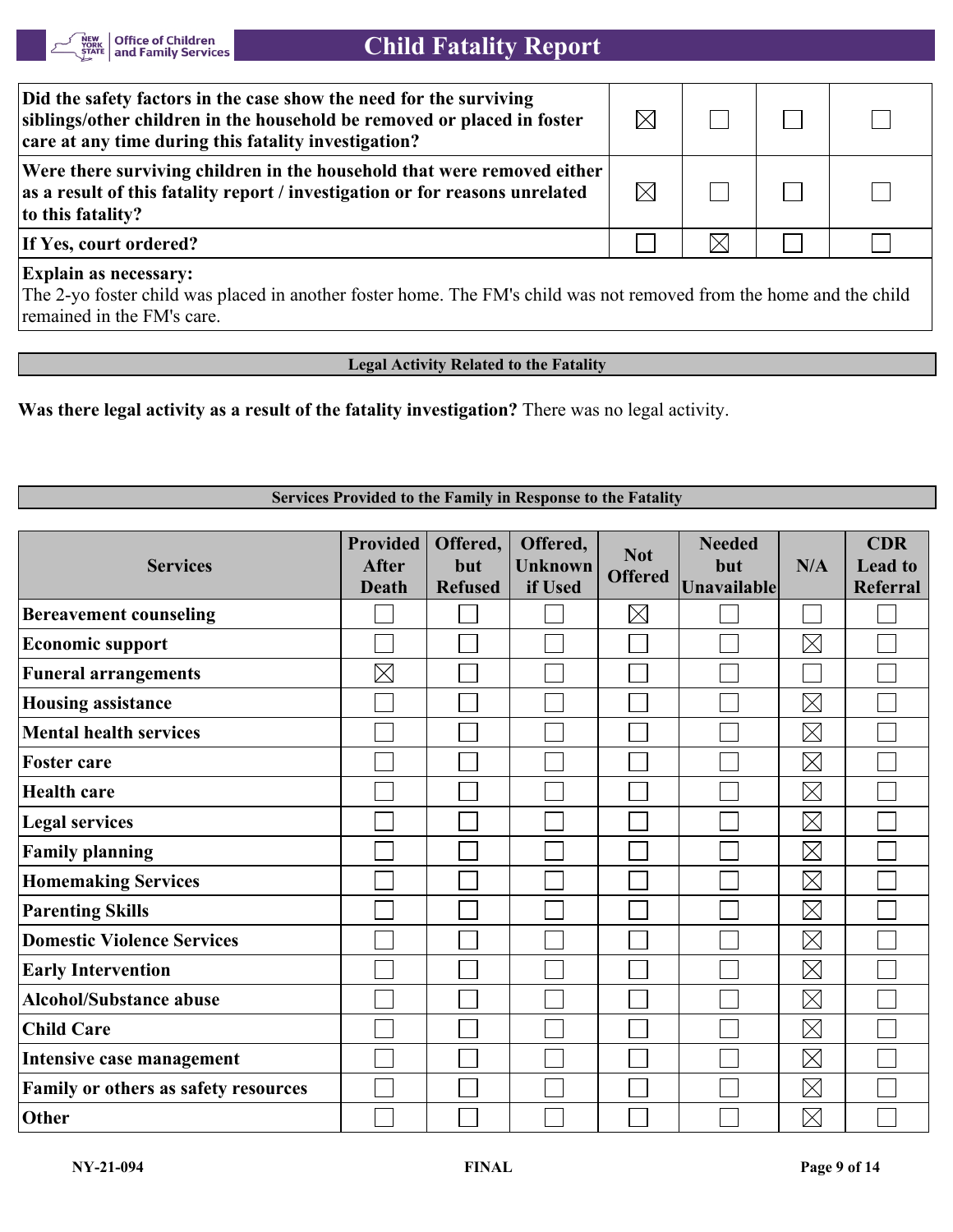

#### **Additional information, if necessary:**

The documentation did not reflect that ACS offered the FM, her family, and the BM bereavement counseling.

# **Were services provided to siblings or other children in the household to address any immediate needs and support their well-being in response to the fatality?** Yes

#### **Explain:**

The 2-yo foster CH was re-placed into another foster home.

# **Were services provided to parent(s) and other care givers to address any immediate needs related to the fatality?** Yes

#### **Explain:**

The foster care agency assisted with funeral arrangements for the SC and SC's family.

# **History Prior to the Fatality**

| <b>Child Information</b>                                                             |            |  |  |  |
|--------------------------------------------------------------------------------------|------------|--|--|--|
|                                                                                      |            |  |  |  |
| Did the child have a history of alleged child abuse/maltreatment?                    | <b>Yes</b> |  |  |  |
| Was the child ever placed outside of the home prior to the death?                    | Yes        |  |  |  |
| Were there any siblings ever placed outside of the home prior to this child's death? | N/A        |  |  |  |
| Was the child acutely ill during the two weeks before death?                         | Yes        |  |  |  |

#### **During pregnancy, mother:**

- Had medical complications / infections Had heavy alcohol use
- Misused over-the-counter or prescription drugs Smoked tobacco
- Experienced domestic violence  $\boxtimes$  Used illicit drugs
- Was not noted in the case record to have any of the issues listed

#### **Infant was born:**

- $\boxtimes$  Drug exposed  $\Box$  With fetal alcohol effects or syndrome
- With neither of the issues listed noted in case record

# **CPS - Investigative History Three Years Prior to the Fatality**

| Date of<br><b>SCR</b><br><b>Report</b>                                                                                                                                                    | <b>Alleged</b><br>Victim(s)                                | <b>Alleged</b><br>Perpetrator(s) | Allegation(s)                    | <b>Allegation</b><br><b>Outcome</b> | Compliance <br><b>Issue(s)</b> |
|-------------------------------------------------------------------------------------------------------------------------------------------------------------------------------------------|------------------------------------------------------------|----------------------------------|----------------------------------|-------------------------------------|--------------------------------|
|                                                                                                                                                                                           | $\frac{\log 28}{2021}$ Deceased Child, Male, $\frac{1}{1}$ | Mother, Female, 37<br>Years      | Parents Drug / Alcohol<br>Misuse | Substantiated                       | N <sub>o</sub>                 |
| <b>Report Summary:</b><br>The 6/28/21 SCR report alleged upon delivery of the SC on 6/27/21, the BM tested positive for THC, cocaine, and<br>opiates. The SC tested positive for cocaine. |                                                            |                                  |                                  |                                     |                                |
| <b>Report Determination: Indicated</b><br>Date of Determination: 08/17/2021                                                                                                               |                                                            |                                  |                                  |                                     |                                |
| $NY-21-094$                                                                                                                                                                               |                                                            | <b>FINAL</b>                     |                                  |                                     | Page 10 of 14                  |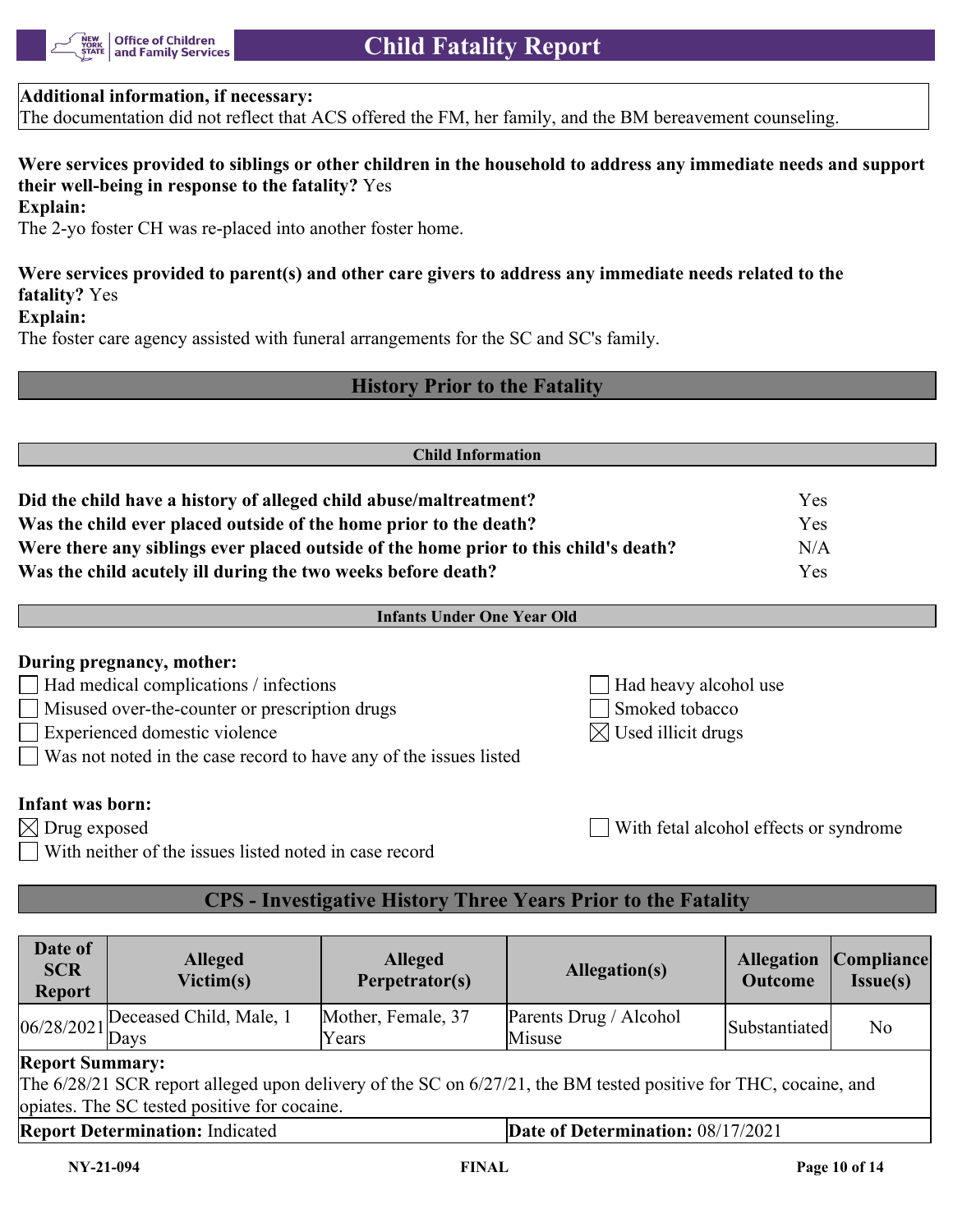

## **Basis for Determination:**

The SC was born with a positive toxicology report for cocaine and heroin. The SC received a prescribed drug from birth until 7/20/21, as he experienced severe withdrawal symptoms. The BM was discharged from the hospital on  $7/1/21$ . It was reported to ACS that the BM never communicated with staff or returned to visit the SC while he was in the newborn intensive care unit (NICU).

#### **OCFS Review Results:**

ACS initiated the investigation in a timely manner and made the appropriate contacts during the investigation. There was evidence of supervisory involvement at key decision making points. For example, when the child was removed from the mother's care. On 7/21/21, ACS filed an Article Ten Neglect petition. The SC was placed in foster care.

**Are there Required Actions related to the compliance issue(s)?**  $\Box$  Yes  $\Box$  No

| Date of<br><b>SCR</b><br><b>Report</b> | <b>Alleged</b><br>Victim(s)                  | <b>Alleged</b><br>Perpetrator(s)                        | Allegation(s)                                    | <b>Allegation</b><br><b>Outcome</b> | Compliance<br>Issue(s) |
|----------------------------------------|----------------------------------------------|---------------------------------------------------------|--------------------------------------------------|-------------------------------------|------------------------|
| 08/02/2019                             | Other Child - Foster<br>Child, Male, 1 Years | Foster Parent, Female, 26 Years                         | Inadequate<br>Guardianship                       | Unsubstantiated                     | No                     |
|                                        | Other Child - Foster<br>Child, Male, 1 Years | Foster Parent, Female, 26 Years                         | Lacerations /<br>Bruises / Welts                 | Unsubstantiated                     |                        |
|                                        | Other Child - Foster<br>Child, Male, 1 Years | Foster Parent, Female, 26 Years                         | Swelling $/$<br>Dislocations /<br>Sprains        | Unsubstantiated                     |                        |
|                                        | Other Child - Foster<br>Child, Male, 1 Years | Other Adult - Guardian-FM's<br>Brother, Male, 28 Years  | Inadequate<br>Guardianship                       | Unsubstantiated                     |                        |
|                                        | Other Child - Foster<br>Child, Male, 1 Years | Other Adult - Guardian-FM's<br>Brother, Male, 28 Years  | Lacerations /<br>Bruises / Welts                 | Unsubstantiated                     |                        |
|                                        | Other Child - Foster<br>Child, Male, 1 Years | Other Adult - Guardian-FM's<br>Brother, Male, 28 Years  | Swelling $/$<br>Dislocations /<br>Sprains        | Unsubstantiated                     |                        |
|                                        | Other Child - Foster<br>Child, Male, 1 Years | Other Adult - Guardian-FM's<br>Mother, Female, 56 Years | Inadequate<br>Guardianship                       | Unsubstantiated                     |                        |
|                                        | Other Child - Foster<br>Child, Male, 1 Years | Other Adult - Guardian-FM's<br>Mother, Female, 56 Years | Lacerations /<br>Bruises / Welts                 | Unsubstantiated                     |                        |
|                                        | Other Child - Foster<br>Child, Male, 1 Years | Other Adult - Guardian-FM's<br>Mother, Female, 56 Years | Swelling $/$<br>Dislocations /<br><b>Sprains</b> | Unsubstantiated                     |                        |

#### **Report Summary:**

The 8/2/19 SCR report alleged a female individual had been caring for a foster child for several months. About a week or two before the report was made, the foster child sustained a cut lip while in her care. There was no plausible explanation for this injury; therefore, she was named as the alleged subject. On 8/2/19, the foster child had several bumps on his arms and in the creases of his legs. There was no plausible explanation for the bumps at this time either.

**Report Determination:** Unfounded **Date of Determination:** 10/01/2019

# **Basis for Determination:**

ACS documented there was no credible evidence to support the substantiation of the allegations of the report, as the documentation provided showed that on 7/25/19 the 1-yo foster child was taken to the Dr. for a for a bump on the head and a puncture wound in the mouth. On 7/31/19, the 1-yo foster CH visited another Dr. for a routine health exam and insect bites. Medical information did not raise any suspicions. ACS observed no other safety concerns or issues in the home.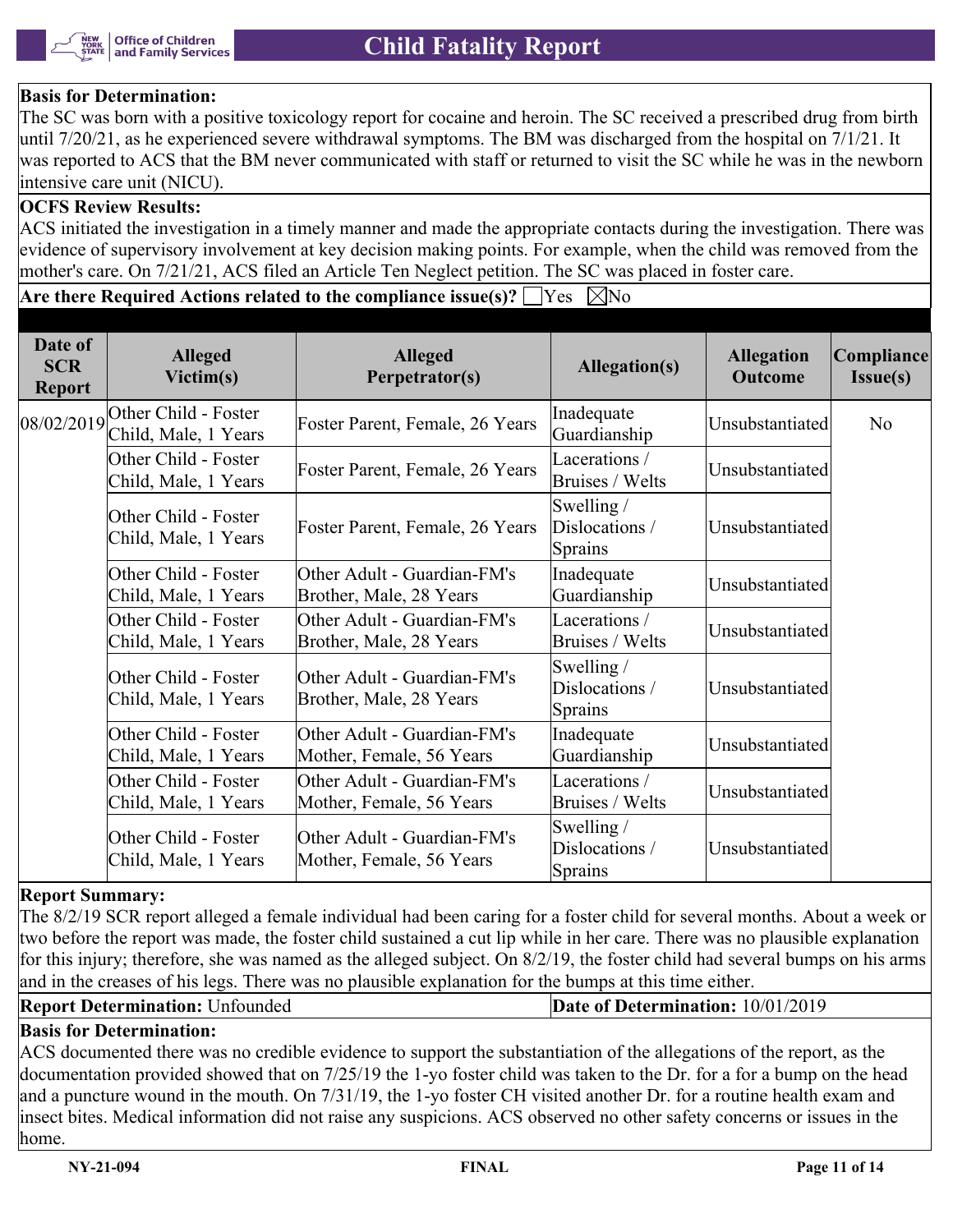

#### **OCFS Review Results:**

The case was investigated within the parameters of Social Services Laws. There was evidence of supervisory involvement throughout. Proper notification was provided to the appropriate stakeholders and parents.

# **Are there Required Actions related to the compliance issue(s)?**  $\Box$  Yes  $\Box$  No

## **CPS - Investigative History More Than Three Years Prior to the Fatality**

There was no CPS investigative history more than three years prior to the fatality. **Known CPS History Outside of NYS**

The ACS documentation reflected the family had prior child welfare history out of state but the details were not provided.

#### **Family Assessment and Service Plan (FASP)**

|                                                                                           | Yes | No | N/A | <b>Unable to</b><br><b>Determine</b> |
|-------------------------------------------------------------------------------------------|-----|----|-----|--------------------------------------|
| Was the most recent FASP approved on time?                                                |     |    |     |                                      |
| Was there a current Risk Assessment Profile/Risk Assessment in the most  <br>recent FASP? |     |    |     |                                      |

# **Foster Care at the Time of the Fatality**

| The deceased child(ren) were in foster care at the time of the fatality? Yes |             |  |  |  |  |
|------------------------------------------------------------------------------|-------------|--|--|--|--|
| Date deceased child(ren) was placed in care:                                 | 07/22/2021  |  |  |  |  |
| Date of placement with most recent caregiver?                                | 07/22/2021  |  |  |  |  |
| How did the child(ren) enter placement?                                      | Court Order |  |  |  |  |

# **Review of Foster Care When Child was in Foster Care at the time of the Fatality**

|                                                                                                                             | Yes      | N <sub>0</sub> | N/A      | <b>Unable to</b><br><b>Determine</b> |
|-----------------------------------------------------------------------------------------------------------------------------|----------|----------------|----------|--------------------------------------|
| Does the case record document that sufficient steps were taken to<br>safeguard this child's safety while in this placement? | $\times$ |                |          |                                      |
| Did the placement comply with the appropriateness of placement<br>standards?                                                | $\times$ |                |          |                                      |
| Was the most recent placement stable?                                                                                       | $\times$ |                |          |                                      |
| Did the agency comply with sibling placement standards?                                                                     |          |                | $\times$ |                                      |
| Was the child AWOL at the time of death?                                                                                    |          |                |          |                                      |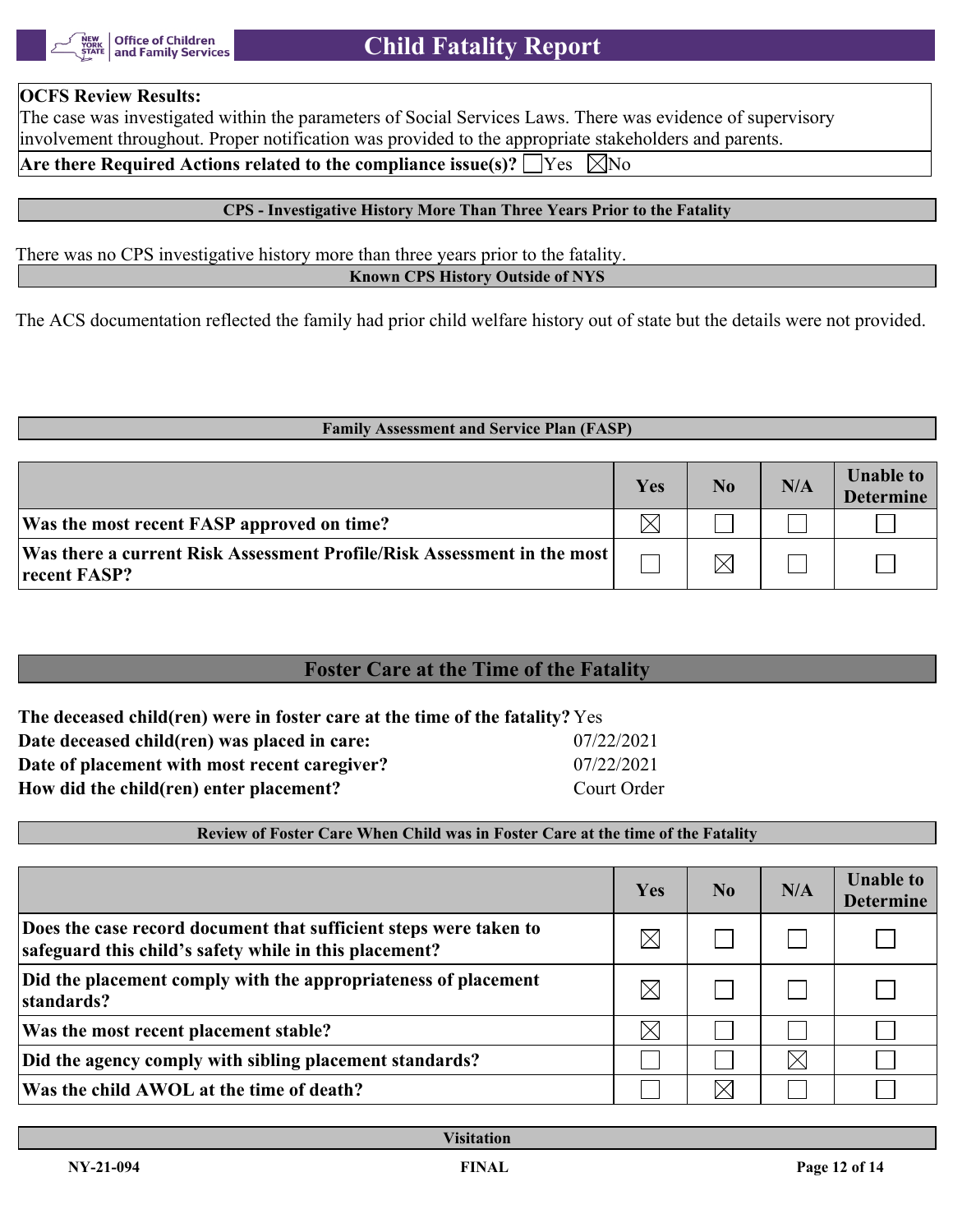

|                                                                | Yes         | No         | N/A | <b>Unable to</b><br><b>Determine</b> |
|----------------------------------------------------------------|-------------|------------|-----|--------------------------------------|
| Was the visitation plan appropriate for the child?             | $\boxtimes$ |            |     |                                      |
| Was visitation facilitated in accordance with the regulations? | $\boxtimes$ |            |     |                                      |
| Was there supervision of visits as required?                   |             | $\searrow$ |     |                                      |

**Casework Contacts**

| Yes         | N <sub>0</sub> | N/A | <b>Unable to</b><br><b>Determine</b> |
|-------------|----------------|-----|--------------------------------------|
| $\boxtimes$ |                |     |                                      |
|             |                |     | IX                                   |
|             |                |     | $\boxtimes$                          |
| $\boxtimes$ |                |     |                                      |
|             |                |     |                                      |

| <b>Provider Oversight/Training</b> |  |  |
|------------------------------------|--|--|
|------------------------------------|--|--|

|                                                                                                                                                                                                                                                                                                                        | Yes         | N <sub>0</sub> | N/A         | <b>Unable to</b><br><b>Determine</b> |
|------------------------------------------------------------------------------------------------------------------------------------------------------------------------------------------------------------------------------------------------------------------------------------------------------------------------|-------------|----------------|-------------|--------------------------------------|
| Did the agency provide the foster parents with required information<br>regarding the child's health, handicaps, and behavioral issues?                                                                                                                                                                                 | $\times$    |                |             |                                      |
| Did the provider comply with discipline standards?                                                                                                                                                                                                                                                                     |             |                | $\boxtimes$ |                                      |
| Were the foster parents receiving enhanced levels of foster care<br>payments because of child need?                                                                                                                                                                                                                    |             |                |             | $\times$                             |
| If yes, was foster parent provided a training program approved<br>by OCFS that prepared the foster parent with appropriate<br>knowledge and skills to meet the needs of the child?                                                                                                                                     |             |                |             | IX                                   |
| Was the certification/approval for the placement current?                                                                                                                                                                                                                                                              | $\boxtimes$ |                |             |                                      |
| Was a Criminal History check conducted?<br>Date:                                                                                                                                                                                                                                                                       |             |                |             | $\boxtimes$                          |
| Was a check completed through the State Central Register?<br>Date:                                                                                                                                                                                                                                                     |             |                |             | $\boxtimes$                          |
| Was a check completed through the Staff Exclusion List?<br>Date:                                                                                                                                                                                                                                                       |             |                |             |                                      |
| $\overline{1}$ , and $\overline{1}$ , and $\overline{1}$ , and $\overline{1}$ , and $\overline{1}$ , and $\overline{1}$ , and $\overline{1}$ , and $\overline{1}$ , and $\overline{1}$ , and $\overline{1}$ , and $\overline{1}$ , and $\overline{1}$ , and $\overline{1}$ , and $\overline{1}$ , and $\overline{1}$ , |             |                |             |                                      |

**Additional information, if necessary:**

The foster parent was provided information regarding the child's medical condition at the time of placement.